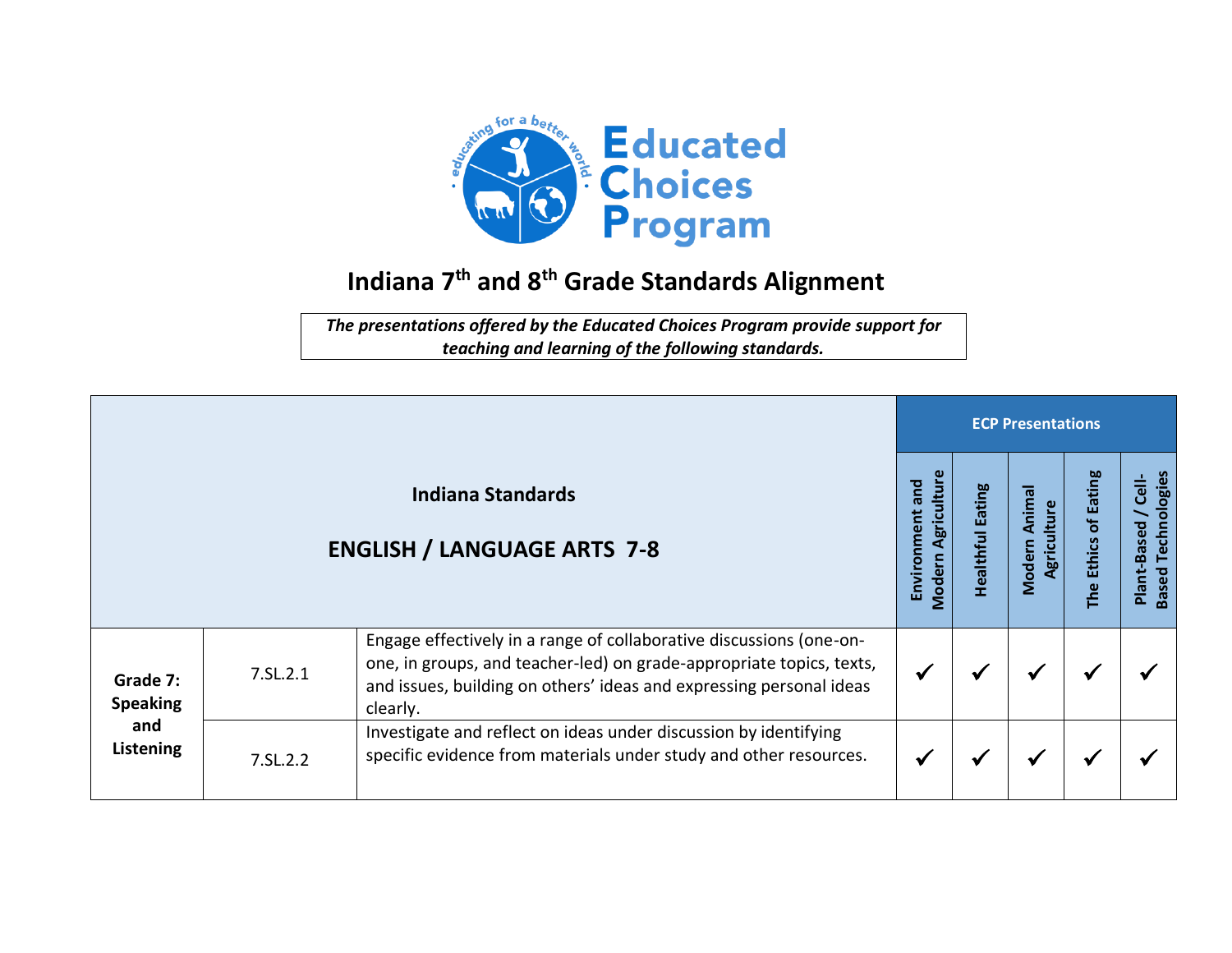| Grade 7:<br><b>Speaking</b><br>and<br>Listening | 7.SL.2.4 | Pose questions that elicit elaboration and respond to others'<br>questions and comments with relevant observations and ideas that<br>bring the discussion back on topic as needed.                                             |  |   |  |
|-------------------------------------------------|----------|--------------------------------------------------------------------------------------------------------------------------------------------------------------------------------------------------------------------------------|--|---|--|
|                                                 | 7.SL.2.5 | Acknowledge new information expressed by others, and consider it<br>in relation to one's own views.                                                                                                                            |  |   |  |
|                                                 | 7.SL.3.1 | Analyze the main ideas and supporting details presented in diverse<br>media and formats (e.g., visually, quantitatively, orally) and explain<br>how the ideas clarify a topic, text, or issue under study.                     |  | √ |  |
|                                                 | 7.SL.3.2 | Delineate a speaker's argument and specific claims, evaluating the<br>soundness of the reasoning and the relevance and sufficiency of the<br>evidence.                                                                         |  |   |  |
| Grade 8:<br><b>Speaking</b><br>and<br>Listening | 8.SL.2.1 | Engage effectively in a range of collaborative discussions (one-on-<br>one, in groups, and teacher-led) on grade-appropriate topics, texts,<br>and issues, building on others' ideas and expressing personal ideas<br>clearly. |  |   |  |
|                                                 | 8.SL.2.2 | Examine, analyze, and reflect on ideas under discussion by<br>identifying specific evidence from materials under study and other<br>resources.                                                                                 |  | √ |  |
|                                                 | 8.SL.2.4 | Pose questions that connect the ideas of several speakers and<br>respond to others' questions and comments with relevant evidence,<br>observations, and ideas.                                                                 |  |   |  |
|                                                 | 8.SL.2.5 | Acknowledge new information expressed by others, and, when<br>warranted, qualify or justify personal views in reference to the<br>evidence presented.                                                                          |  |   |  |
|                                                 | 8.SL.3.2 | Delineate a speaker's argument and specific claims, evaluating the<br>soundness of the reasoning and relevance and sufficiency of the<br>evidence and identifying when irrelevant evidence is introduced.                      |  |   |  |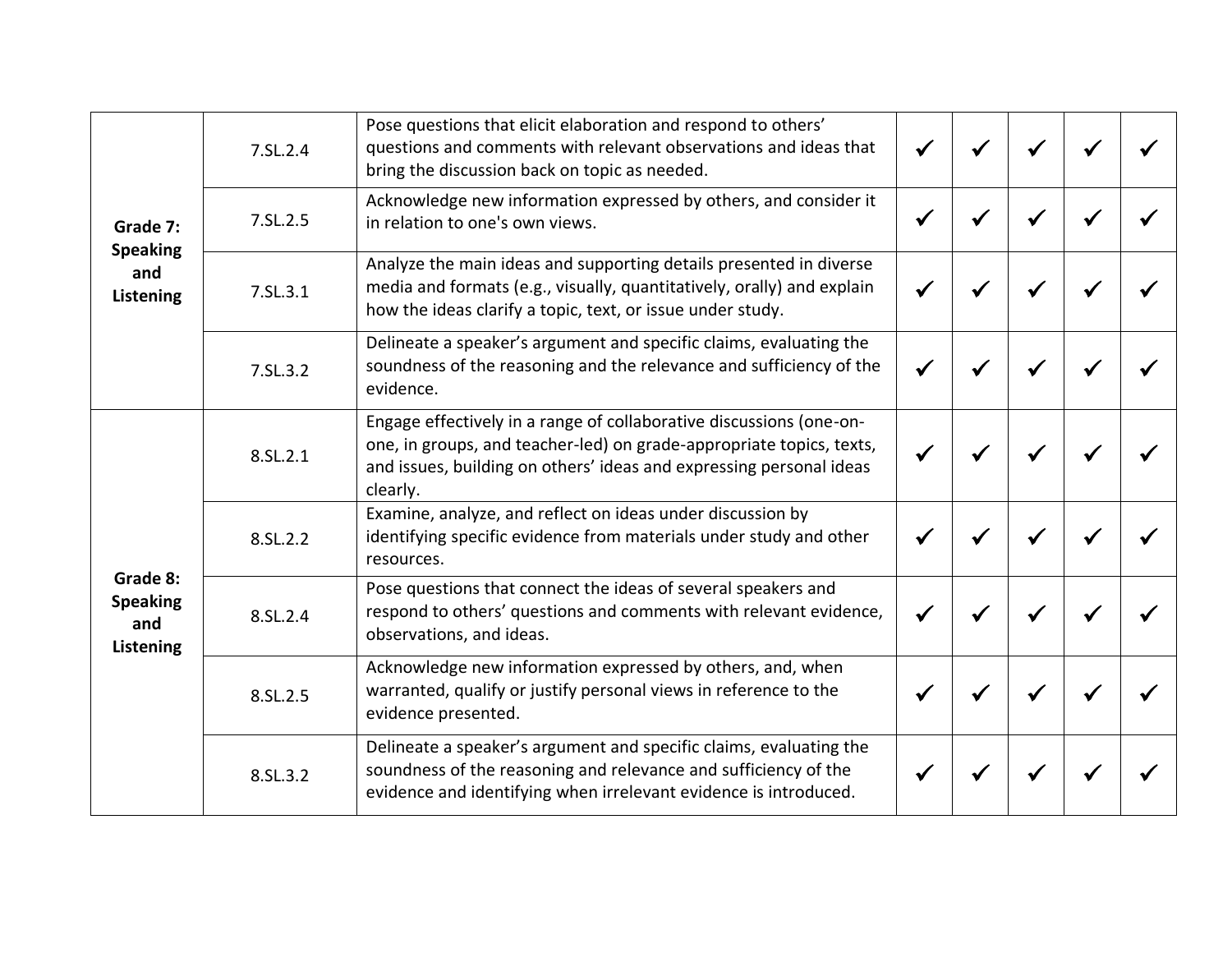|                                                                                                  |              | <b>ECP Presentations</b>                                                                                                                                                                                                                      |                                              |                         |                              |                      |                                                  |
|--------------------------------------------------------------------------------------------------|--------------|-----------------------------------------------------------------------------------------------------------------------------------------------------------------------------------------------------------------------------------------------|----------------------------------------------|-------------------------|------------------------------|----------------------|--------------------------------------------------|
| <b>Indiana Standards</b><br><b>FAMILY AND CONSUMER SCIENCE 7-8</b>                               |              |                                                                                                                                                                                                                                               | <b>Modern Agriculture</b><br>Environment and | <b>Healthful Eating</b> | Modern Animal<br>Agriculture | The Ethics of Eating | <b>Based Technologies</b><br>Plant-Based / Cell- |
| <b>Middle</b><br><b>School Career</b><br><b>Planning and</b><br>Continued<br><b>Education</b>    | FCS-MS 1.1.1 | Exploring Self, Family, and Community: Analyze factors that impact<br>self-formation, including; Standards and ethics                                                                                                                         | ✔                                            | $\checkmark$            | $\checkmark$                 | ✔                    |                                                  |
| <b>Middle</b><br><b>School</b><br><b>Nutrition and</b><br><b>Wellness</b>                        | FCS-MS 3.1.1 | Evaluate nutrition choices and practices in a variety of settings, using<br>reliable guidelines and sources of information, including; Dietary<br>guidelines/MyPlate                                                                          |                                              | $\checkmark$            |                              | $\checkmark$         |                                                  |
|                                                                                                  | FCS-MS 3.1.4 | Evaluate nutrition choices and practices in a variety of settings, using<br>reliable guidelines and sources of information, including; Selecting<br>foods at home and away                                                                    |                                              | ✔                       |                              | $\checkmark$         |                                                  |
|                                                                                                  | FCS-MS 3.2.3 | Food and Wellness Issues: Examine factors and issues that impact<br>current and future health and wellness, including; Wellness issues (for<br>example, calcium/osteoporosis, diabetes, obesity, eating disorders,<br>cardio-vascular health) |                                              | ✔                       |                              | ✔                    |                                                  |
| <b>Middle</b><br><b>School Life</b><br><b>Skills and</b><br><b>Resource</b><br><b>Management</b> | FCS-MS 5.2.1 | Decision Making, Problem Solving, and Critical Thinking: Accomplish<br>tasks and fulfill responsibilities by using thinking and problem-solving<br>processes, including; Decision-making, evaluating information, and<br>planning processes   |                                              | ✔                       | $\checkmark$                 | ✔                    |                                                  |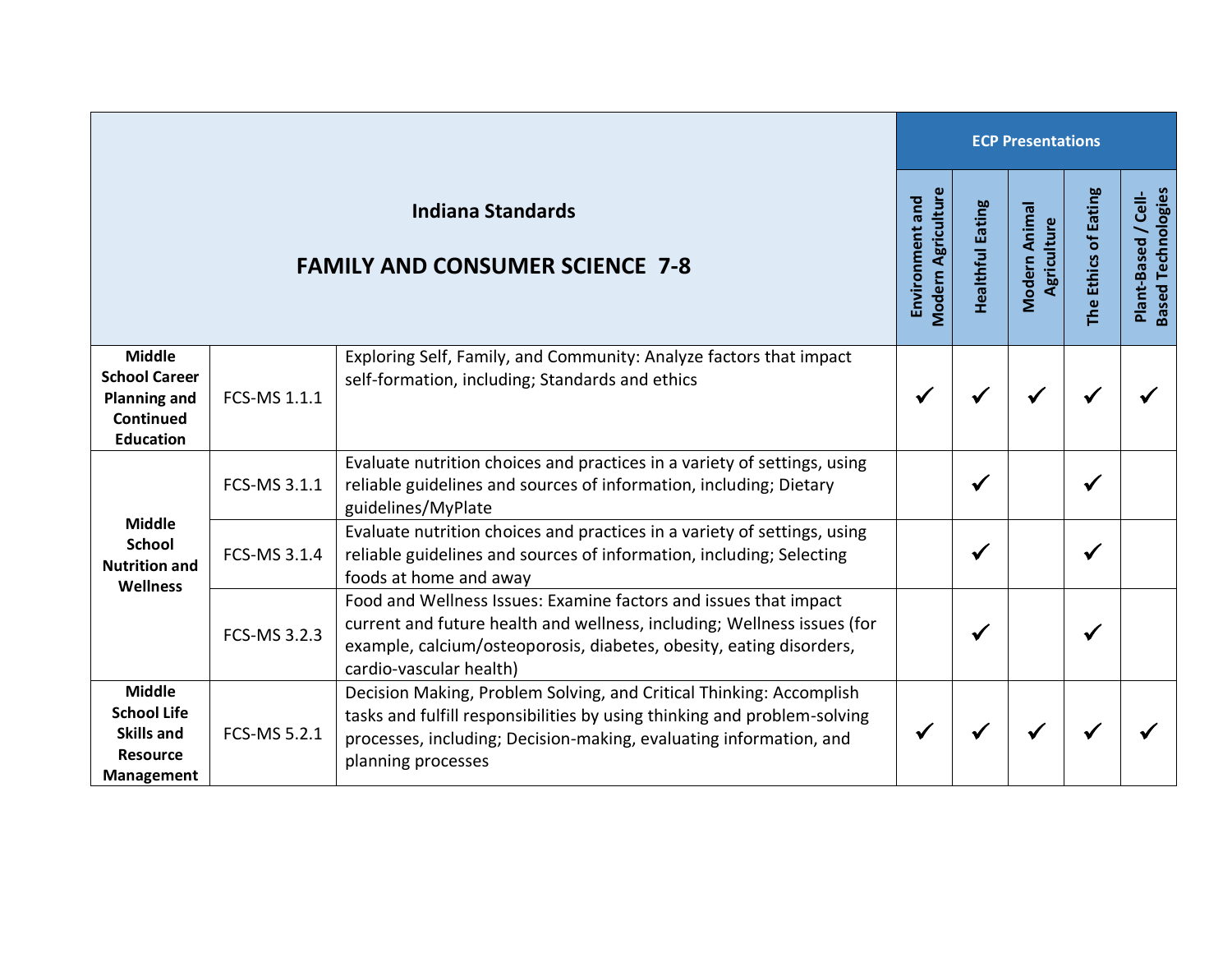| <b>Middle</b><br><b>School Life</b>                | FCS-MS 5.2.2 | Decision Making, Problem Solving, and Critical Thinking: Accomplish<br>tasks and fulfill responsibilities by using thinking and problem-solving<br>processes, including; Choices, options, and consequences |  |  |  |
|----------------------------------------------------|--------------|-------------------------------------------------------------------------------------------------------------------------------------------------------------------------------------------------------------|--|--|--|
| <b>Skills and</b><br><b>Resource</b><br>Management | FCS-MS 5.5.1 | Caring for the Environment: Analyze resource consumption and apply<br>conservation practices, including; Product selection and use                                                                          |  |  |  |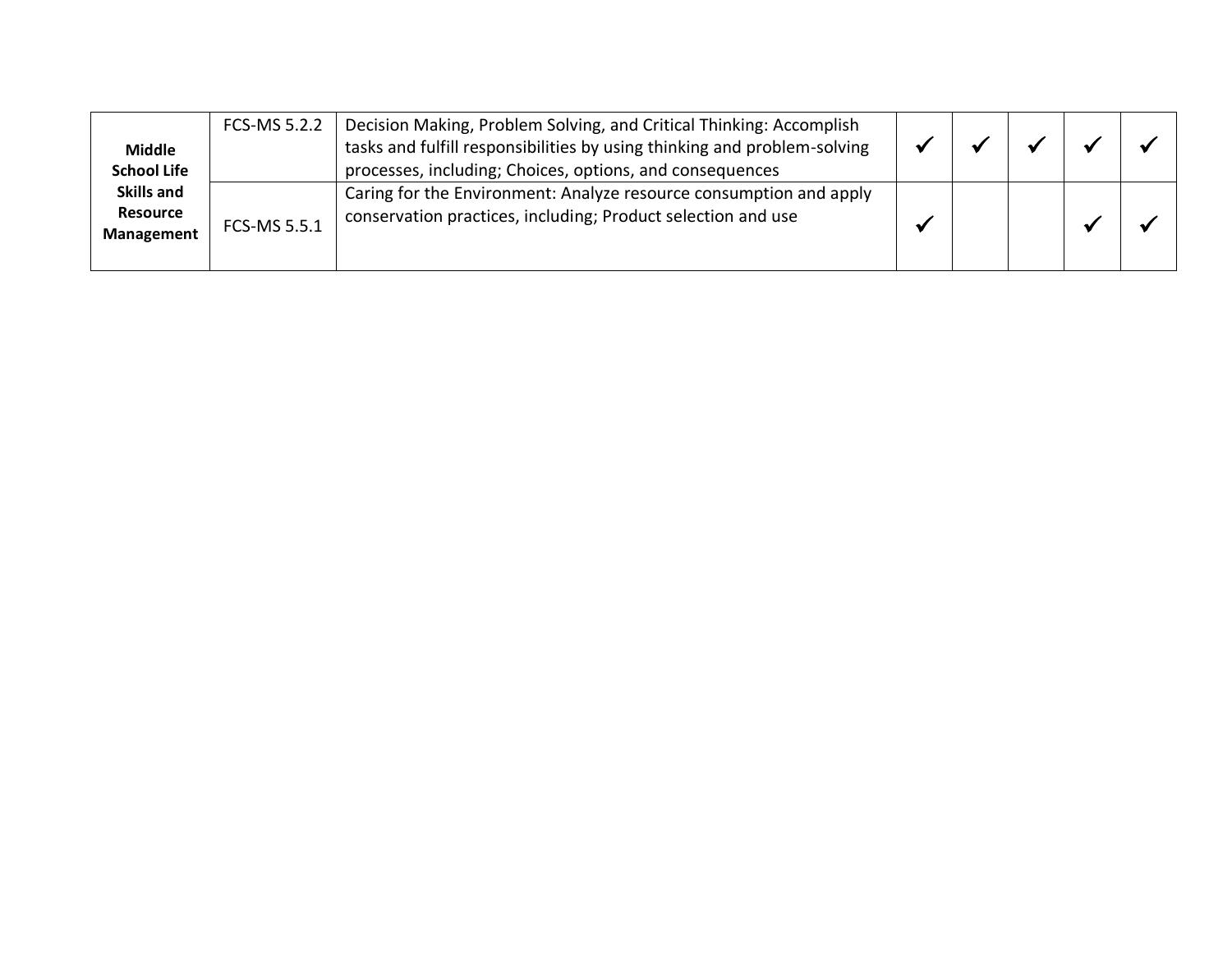|                                                                |       |                                                                                               |                                              |                         | <b>ECP Presentations</b>     |                      |                                                 |  |  |  |  |
|----------------------------------------------------------------|-------|-----------------------------------------------------------------------------------------------|----------------------------------------------|-------------------------|------------------------------|----------------------|-------------------------------------------------|--|--|--|--|
|                                                                |       | <b>Indiana Standards</b><br><b>HEALTH AND WELLNESS 7-8</b>                                    | <b>Modern Agriculture</b><br>Environment and | <b>Healthful Eating</b> | Modern Animal<br>Agriculture | The Ethics of Eating | Plant-Based / Cell-Based<br><b>Technologies</b> |  |  |  |  |
| <b>Health</b><br><b>Promotion</b><br>and Disease<br>Prevention | 8.1.1 | Analyze the relationship between healthy behaviors and personal<br>health.                    |                                              | $\checkmark$            |                              | $\checkmark$         |                                                 |  |  |  |  |
|                                                                | 8.1.3 | Analyze how the environment impacts personal health.                                          | $\checkmark$                                 | $\checkmark$            |                              | $\checkmark$         |                                                 |  |  |  |  |
|                                                                | 8.1.4 | Describe ways to reduce or prevent adolescent health problems and<br>injuries.                |                                              | $\checkmark$            |                              | $\checkmark$         |                                                 |  |  |  |  |
|                                                                | 8.1.7 | Describe the benefits of and barriers to practicing a variety of healthy<br>behaviors.        |                                              | $\checkmark$            |                              | $\checkmark$         |                                                 |  |  |  |  |
|                                                                | 8.1.8 | Examine the potential seriousness of injury or illness if engaging in<br>unhealthy behaviors. |                                              | $\checkmark$            |                              | $\checkmark$         |                                                 |  |  |  |  |
| <b>Influence</b>                                               | 8.2.1 | Examine how the family influences the health of adolescents.                                  |                                              | $\checkmark$            |                              | $\checkmark$         |                                                 |  |  |  |  |
|                                                                | 8.2.2 | Analyze how the school and community can affect personal health<br>practices and behaviors.   |                                              | $\checkmark$            |                              | $\checkmark$         |                                                 |  |  |  |  |
|                                                                | 8.2.4 | Describe how peers can influence healthy and unhealthy behaviors.                             |                                              | $\checkmark$            |                              | $\checkmark$         |                                                 |  |  |  |  |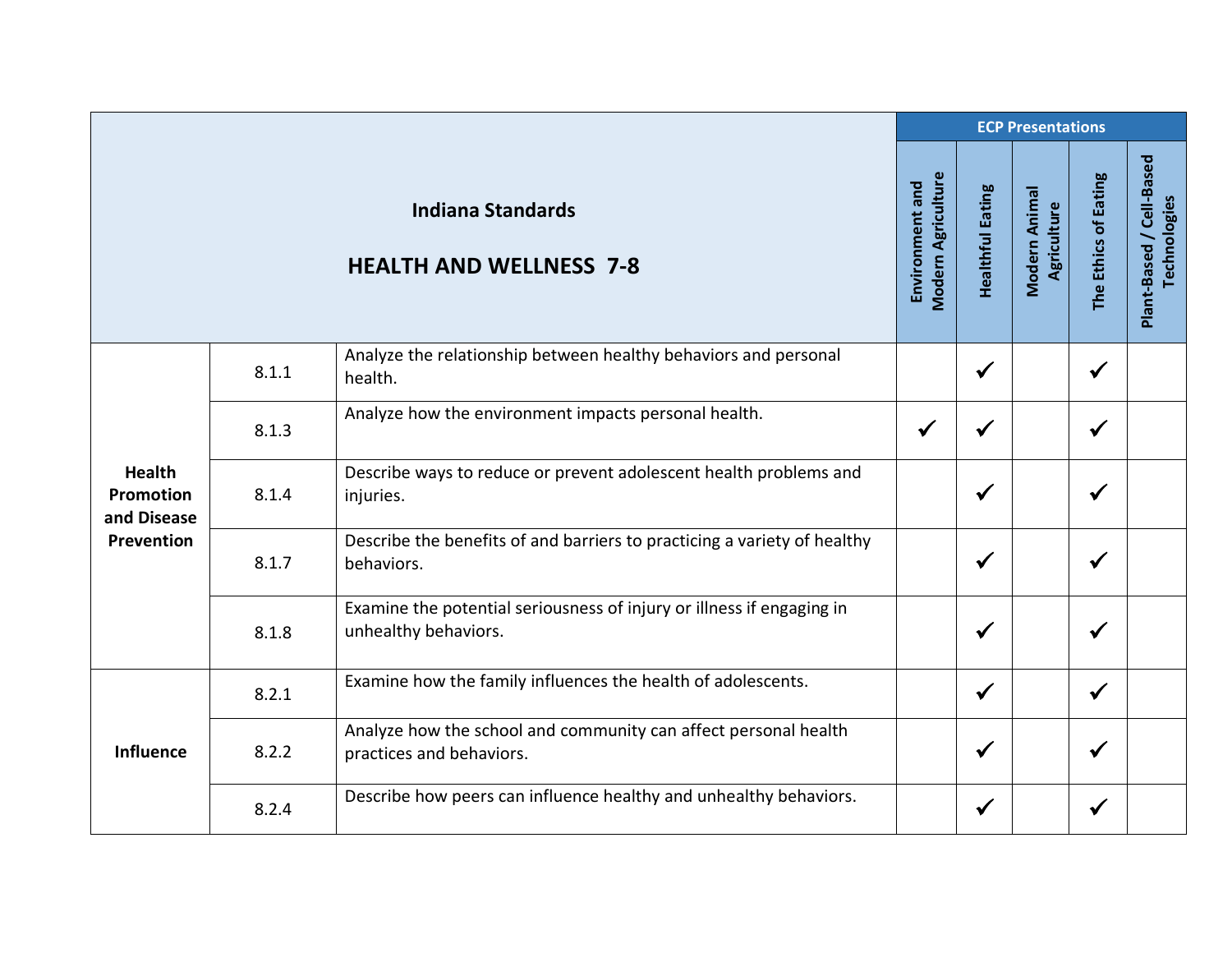| <b>Influence</b>                                        | 8.2.5 | Describe the influence of culture on health beliefs, practices, and<br>behaviors.                     | $\checkmark$ | √            | $\checkmark$ | √            |  |
|---------------------------------------------------------|-------|-------------------------------------------------------------------------------------------------------|--------------|--------------|--------------|--------------|--|
|                                                         | 8.2.7 | Explain how the perceptions of norms influence healthy and unhealthy<br>behaviors.                    |              | $\checkmark$ |              | $\checkmark$ |  |
|                                                         | 8.2.8 | Explain the influence of personal values and beliefs on individual health<br>practices and behaviors. | $\checkmark$ | √            | $\checkmark$ | √            |  |
| Decision-<br><b>Making Skills</b>                       | 8.5.3 | Personalize health risk of decisions to self and others.                                              |              | $\checkmark$ |              | $\checkmark$ |  |
|                                                         | 8.5.6 | Assume responsibility for personal health decisions.                                                  | $\checkmark$ | $\checkmark$ |              |              |  |
| <b>Practicing</b><br><b>Healthy</b><br><b>Behaviors</b> | 8.7.3 | Select and apply a strategy to improve personal health or safety.                                     |              | $\checkmark$ |              | ✔            |  |
|                                                         | 8.7.5 | Explain the importance of assuming responsibility for personal health<br>and safety behaviors.        |              | $\checkmark$ |              | $\checkmark$ |  |
| Advocacy                                                | 8.8.2 | Analyze data to determine a priority health or safety issue on which to<br>take a stand.              | $\checkmark$ | √            |              |              |  |